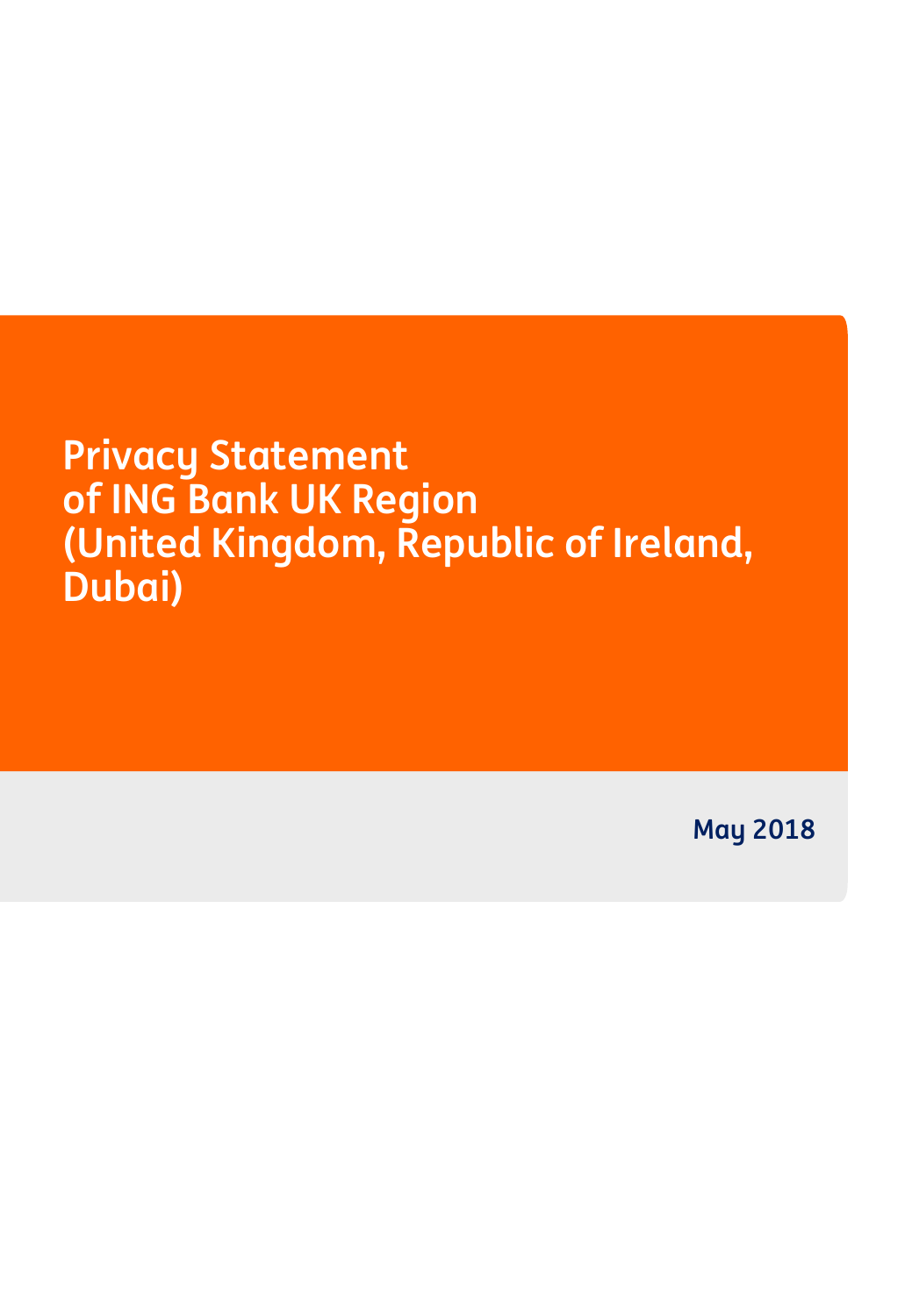# **Contents**

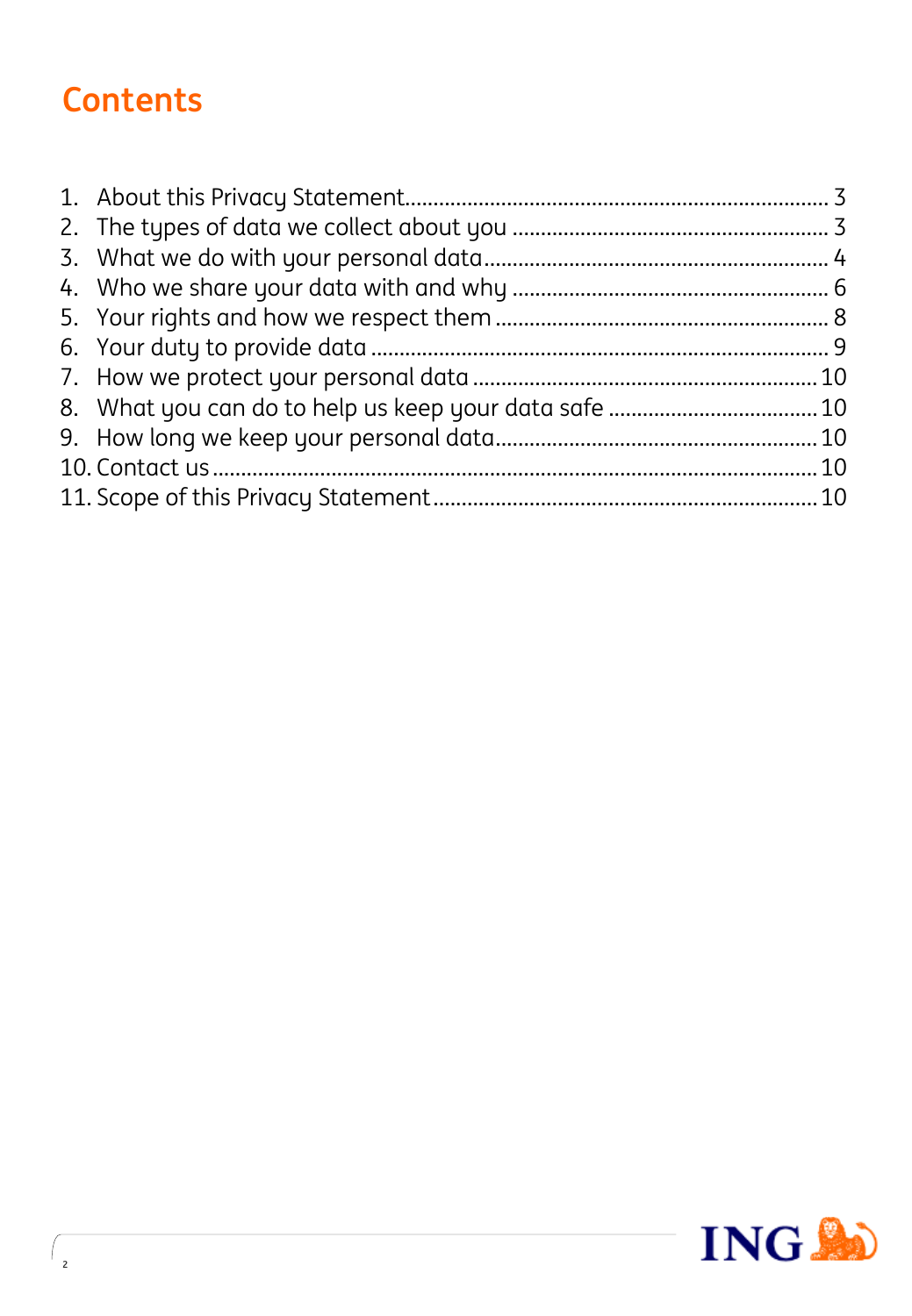## **1. About this Privacy Statement**

This Privacy Statement aims to explain in a simple and transparent way what personal data we gather about you and how we process it. It applies to the following people:

- All past, present and prospective ING clients. We are legally obliged to retain personal data about you, also for a certain period once the relationship has ended, in compliance with "know your customer" regulations.
- Anyone involved in any transaction with our bank, whether it's in your personal capacity or as a representative of a legal entity (for example, a company manager, agent, legal representative, operational staff, etc.).
- Non-ING clients such as payees or the contact persons of corporate clients.

Personal data refers to any information that tells us something about you or that we can link to you. This includes your name, address, date of birth, account number, IP address or information about payments you've made from your bank account. By processing we mean everything we can do with this data such as collecting it, recording, storing, adjusting, organising, using, disclosing, transferring or deleting.

You share personal information with us when you become a client, register with our online services, complete an online form, sign a contract, use our products and services or contact us through one of our channels.

We also use data that is legally available from public sources such as debtor registers, land registers, commercial registers, registers of association and the media, or is legitimately provided by other companies within the ING Group or third parties such as credit agencies.

## **2. The Types of data we collect about you**

The personal data we collect may include:

- **Identification data**, such as your name, surname, date and place of birth, ID number, email address and the IP address of your PC or mobile device.
- **Transaction data,** such as your bank account number, deposits, withdrawals and transfers related to your account.
- **Financial data,** such as invoices, credit notes, payslips, payment behaviour, the value of your property or other assets, your credit history, credit capacity, financial products you have with ING, whether you are registered with a credit register, payment arrears and information on your income.
- **Socio-demographic data**, such as whether you are married and have children.

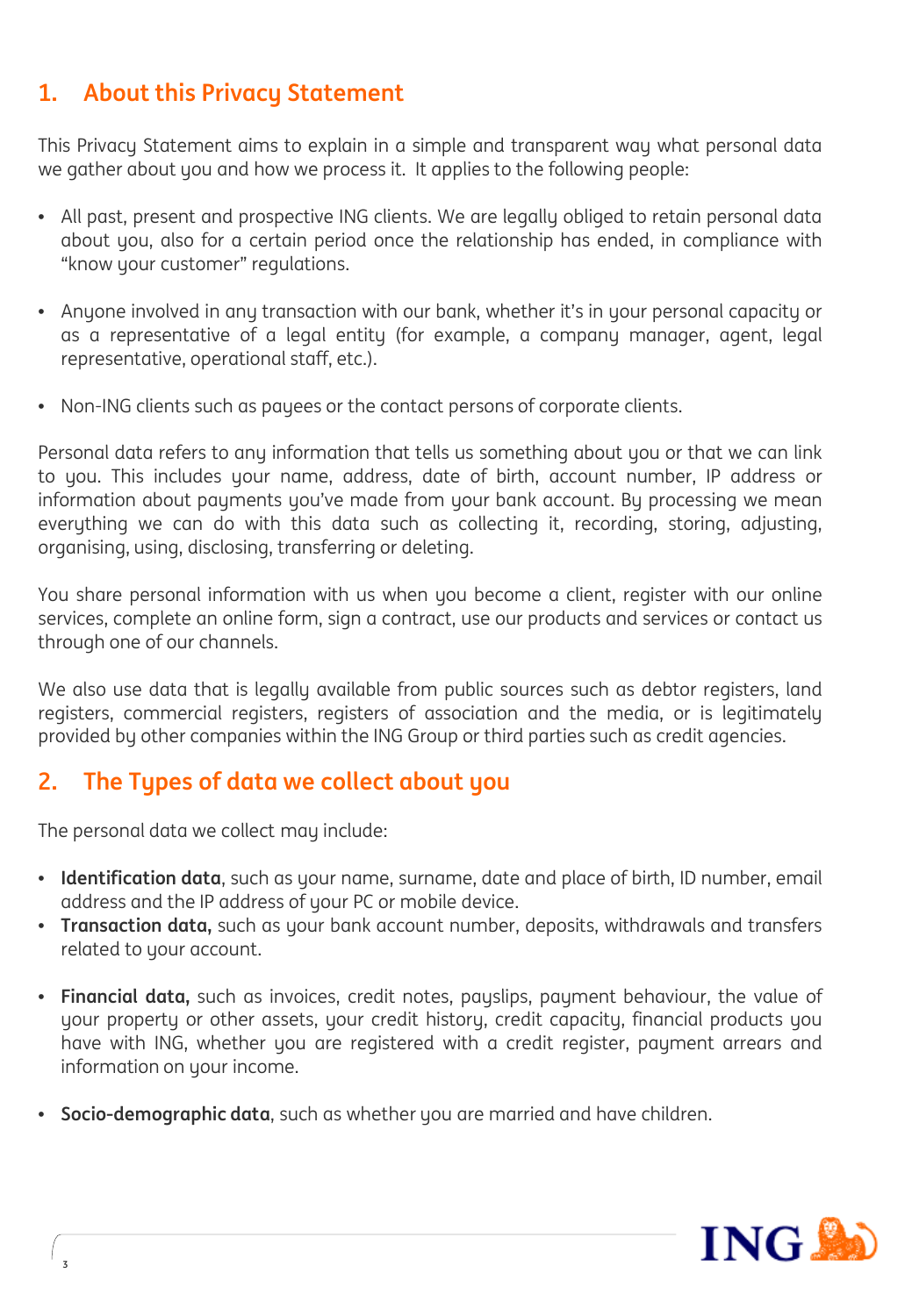- **Online behaviour and preferences data,** such as the IP address of your mobile device or computer and the pages you visit on ING websites and apps.
- **Data about to your interests and needs** that you share with us, for example when you contact our call centre or fill in an online survey
- **Audio-visual data,** such as surveillance videos at ING branches or recordings of phone calls to our client service centres.

#### **Sensitive data**

We do not record sensitive data relating to your health, ethnicity, religious or political beliefs unless it is strictly necessary. When we do it is limited to specific circumstances, for example if you instruct us to pay a membership fee to a political party. In certain circumstances, we are legally obliged to keep a copy of your passport.

#### **Children´s data**

**4**

We only collect data about children if they have an ING product or if you provide us with information about your own children in relation to a product you buy.

#### **3. What we do with your personal data**

We only use your personal data for legitimate business reasons. This includes:

- **Administration.** When you open an ING account we are legally obliged to collect personal data that verifies your identity (such as a copy of your ID card or passport) and to assess whether we can accept you as a client. We also need to know your address or phone number to contact you.
- **Product and service delivery.** We use information about you to assess whether you are eligible for certain products and services such as a current or savings account, mortgage, loan or investment.
- **Managing client relationships.** We may ask you for feedback about our products and services and share this with certain members of our staff to improve our offering. We might also use notes from conversations we have with you online, by telephone or in person to customise products and services for you.
- **Credit risk and behaviour analysis.** To assess your ability to repay a loan we apply specific statistical risk models based on your personal data.
- **Personalised marketing**. We may send you letters, emails, or text messages offering you a product or service based on your personal circumstances, or show you such an offer when you log in to our website or mobile apps. You may unsubscribe from such

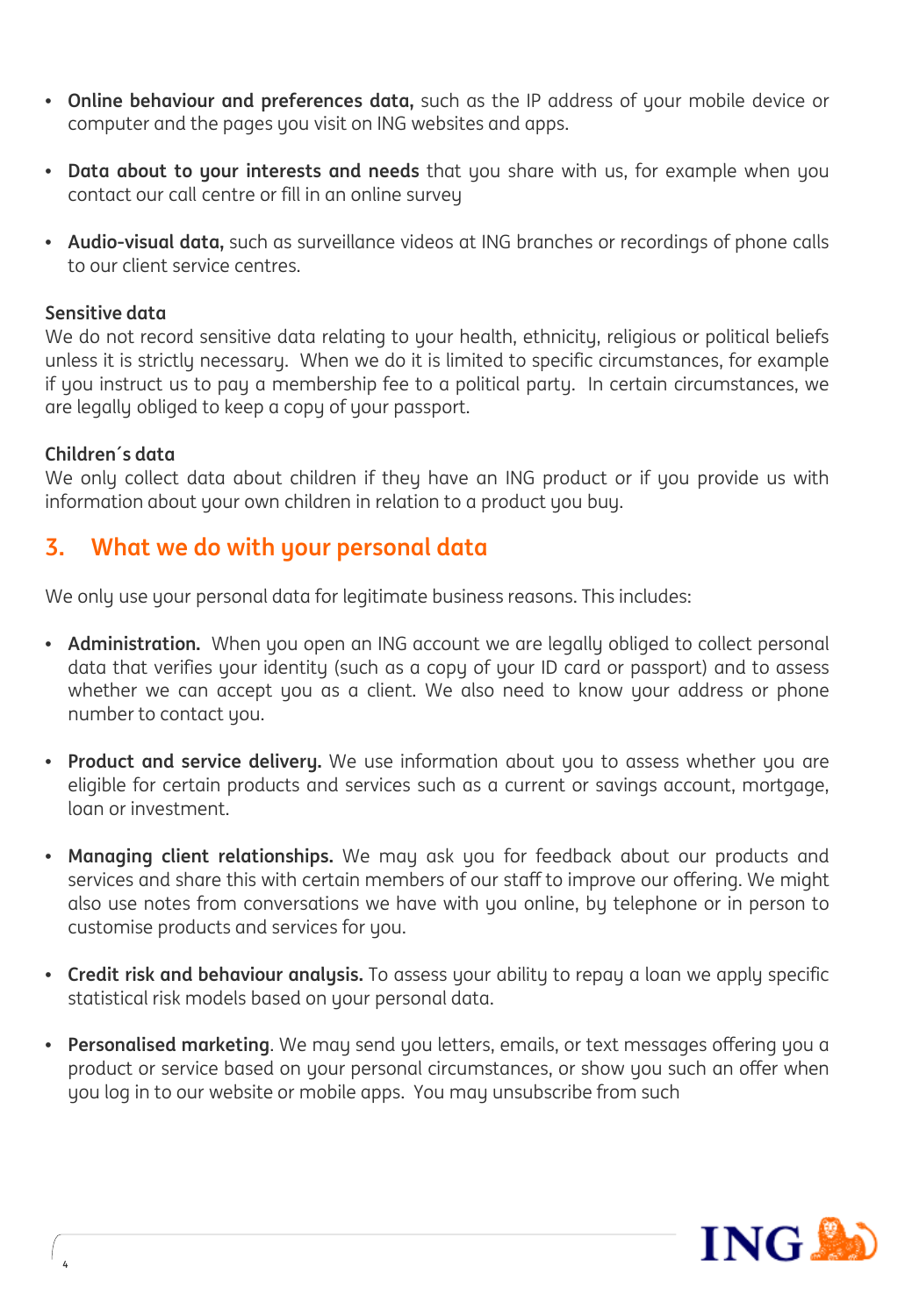- personalised offers. You have the right, not to consent or to object to personalised direct marketing or commercial activities, including profiling related to these activities.
- **Providing you with the best-suited products and services.** When you visit our website, call our client service centre or visit a branch we gather information about you. We analyse this information to identify your potential needs and assess the suitability of products or services. For example, we may suggest investment opportunities suited to your profile. We analyse your payment behaviour, such as large amounts entering or leaving your account. We assess your needs in relation to key moments when a specific financial product or service may be relevant for you, such as starting your first job or buying a home. We assess your interests based on simulations you participate in on our website.
- **Improving and developing products and services**: Analysing how you use our products and services helps us understand more about you and shows us where we can improve. For instance:
	- o When you open an account, we measure the time it takes until your first transaction to understand how quickly you are able to use your account.
	- o We analyse data on transactions between you and our corporate clients to offer information services to our corporate clients or provide them advice on how they can make better use of ING's products and services. When ING processes personal data for this purpose, aggregated data may be made available to the corporate client. A corporate client cannot identify you from these aggregated data.
	- o We analyse the results of our marketing activities to measure their effectiveness and the relevance of our campaigns.
	- o Sometimes we may use automated processes to analyse your personal data, for example we use an algorithm to speed up credit decisions for loans and mortgages.
	- o We may use your data to send you personalised offers by post, email or on our website or mobile apps. You have the right to object at any time to personalised direct marketing or commercial activities, including profiling related to these activities.
- **Preventing and detecting fraud and data security:** We have a duty to protect your personal data and to prevent, detect and contain data breaches. This includes information we are obliged to collect about you, for example to comply with regulations against money laundering, terrorism financing and tax fraud.
	- o We may process your personal information to **protect you and your assets** from fraudulent activities, for example if you are the victim of identity theft, if your personal data was disclosed or if you are hacked.

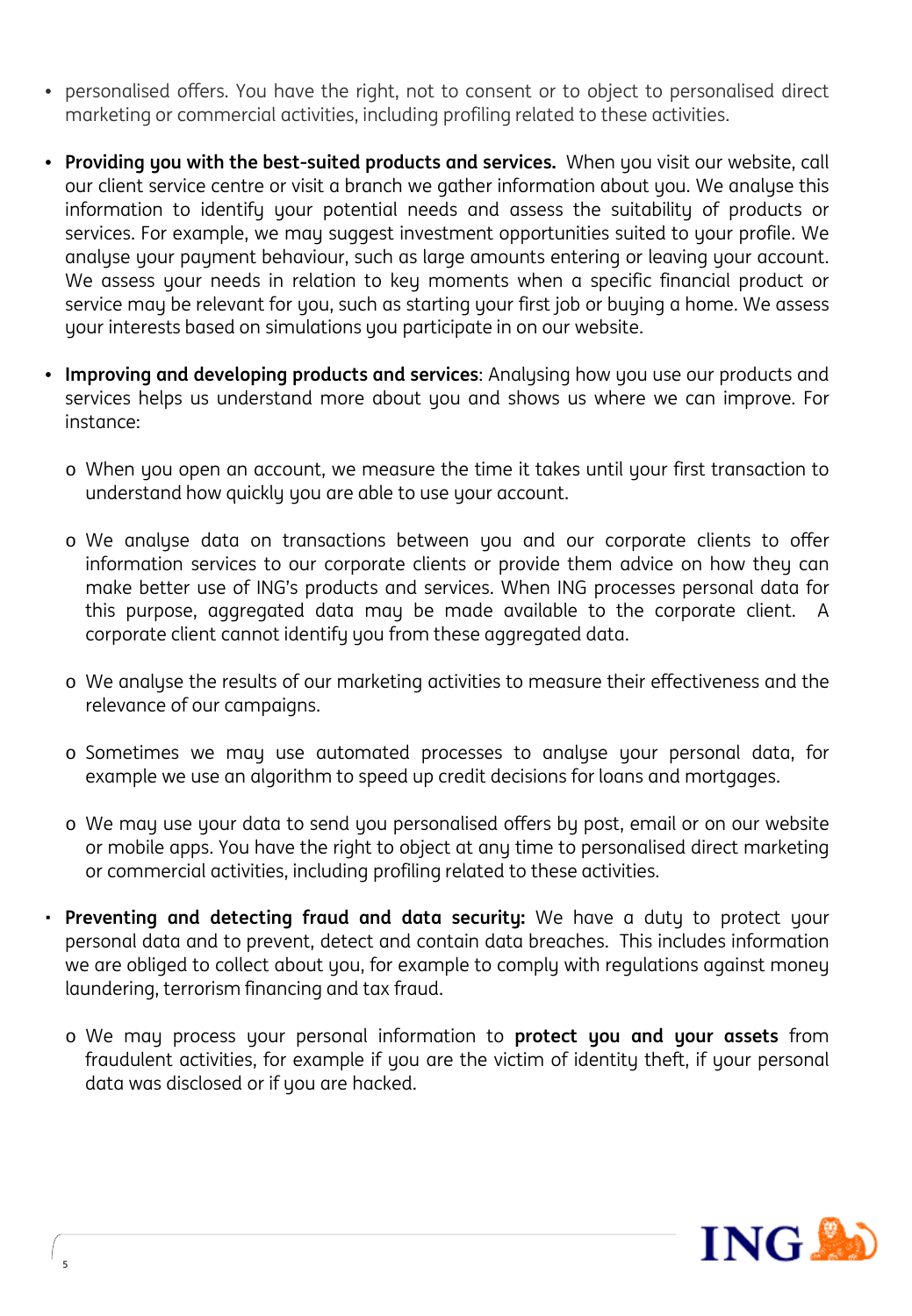- o We may use certain information about you for profiling (e.g. name, account number, age, nationality, IP address) to quickly and efficiently detect a particular crime and the person behind it.
- o We use contact and security data (such as card readers or passwords) to secure transactions and communications made via remote channels. We could use this data to alert you, for example when your debit or credit card is used in a nontypical location.
- **Internal and external reporting:** We process your data for our banking operations and to help our management make better decisions about our operations and services, and to comply with a range of legal obligations and statutory requirements (anti-money laundering legislation and tax legislation, for example).

Data that we process for any other reason is anonymised or we remove as much of the personal information as possible.

## **4. Who we share your data with and why**

To be able to offer you the best possible services and remain competitive in our business, we share certain data internally and outside of ING. This includes:

#### **ING entities**

We transfer data across ING businesses and branches for operational, regulatory or reporting purposes, for example to screen new clients, comply with certain laws, secure IT systems or provide certain services. (See section 'What we do with your personal data' for the full list). We may also transfer data to centralised storage systems or to process it globally for more efficiency. All internal data transfers are in line with our Global Data Protection Policy.

#### **Independent agents**

We share information with independent agents who act on our behalf. These agents are registered in line with local legislation and operate with due permission of regulatory bodies. You can read more about how we work with these agents at https://www.ing.com/en.htm and in the relevant terms and conditions for your banking product.

#### **Government authorities**

**6**

To comply with our regulatory obligations we may disclose data to the relevant authorities, for example to counter terrorism and prevent money laundering. In some cases, we are obliged by law to share your data with external parties, including:

- **Public authorities, regulators** and **supervisory bodies** such as the central banks of the countries where we operate.
- **Tax authorities** may require us to report your assets (e.g. balances on deposit, payment or savings accounts or holdings on an investment account). We may process your social security number for this.

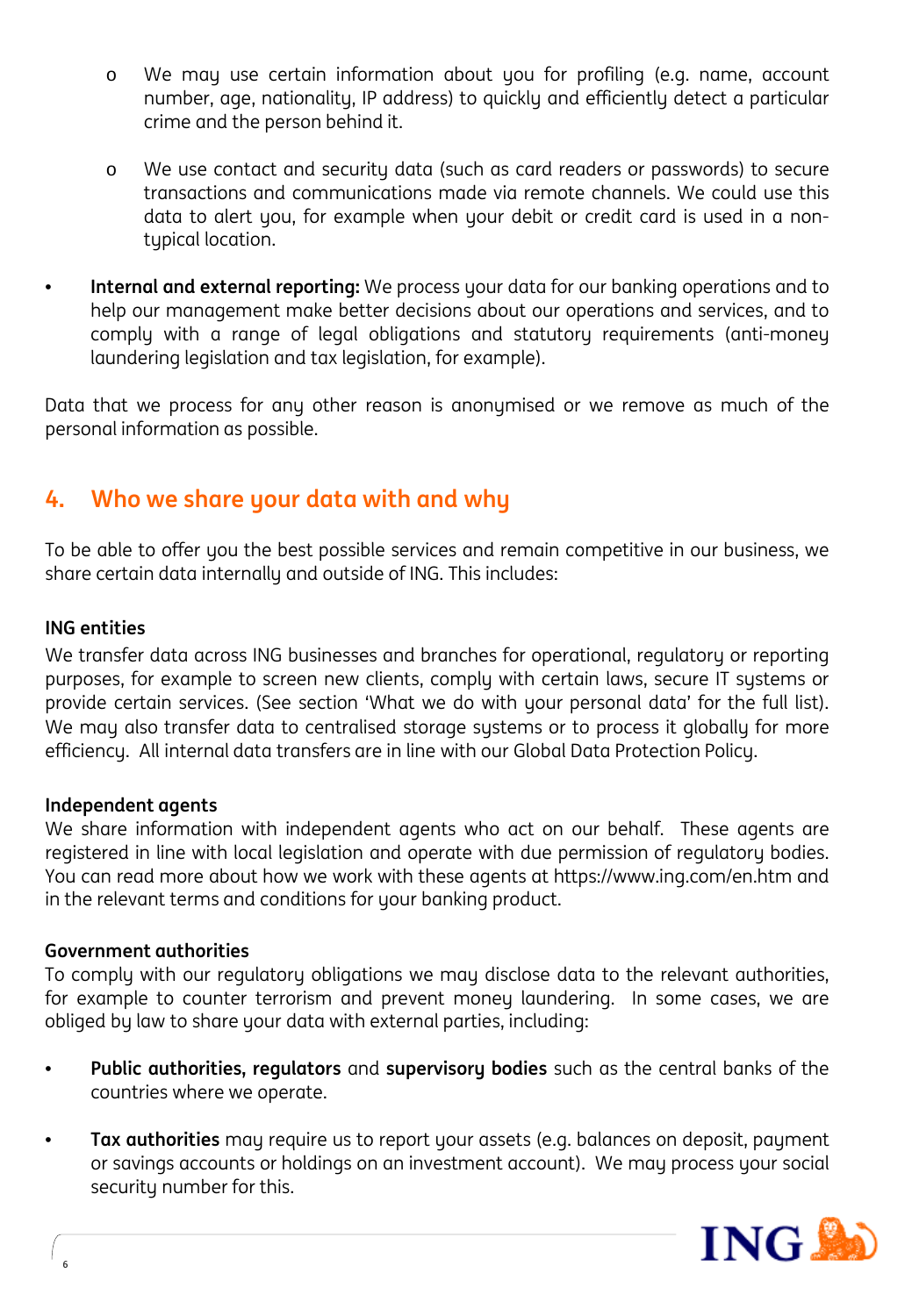- **Judicial/investigative authorities** such as the police, public prosecutors, courts and arbitration/mediation bodies on their express and legal request.
- **Lawyers,** for example, in case of bankruptcy, notaries, for example, when granting a mortgage, trustees who take care of other parties' interests, and company auditors.

#### **Other financial institutions**

When you withdraw cash, pay with your debit card or make a payment to an account at another bank, the transaction always involves another bank or a specialised financial company. To process payments we have to share information about you with the other bank, such as your name and account number. We also share information with financial sector specialists who assist us with financial services like:

- exchanging secure financial transaction messages
- payments and credit transactions worldwide
- processing electronic transactions worldwide
- settling domestic and cross-border security transactions and payment transactions

Sometimes we share information with banks or financial institutions in other countries, for example when you make or receive a foreign payment. In addition, we share information with business partners whose financial products we sell, such as insurance companies.

#### **Service providers**

When we use other service providers we only share personal data that is required for a particular assignment. Service providers support us with activities like:

- performing certain services and operations
- designing and maintenance of internet-based tools and applications
- marketing activities or events and managing client communications
- preparing reports and statistics, printing materials and designing products
- placing advertisements on apps, websites and social media

#### **Researchers**

We are always looking for new insights to help you get ahead in life and in business. For this, we may exchange personal data with partners like universities, who use it in their research, and innovators. The researchers we engage must satisfy the same strict requirements as ING employees. This personal data is shared at an aggregated level and the results of the research are anonymous.

In all of these cases, we ensure the third parties can only access personal data that is necessary for their specific tasks.

Whenever we share your personal data internally or with third parties in other countries, we ensure the necessary safeguards are in place to protect it. For this, ING relies on:

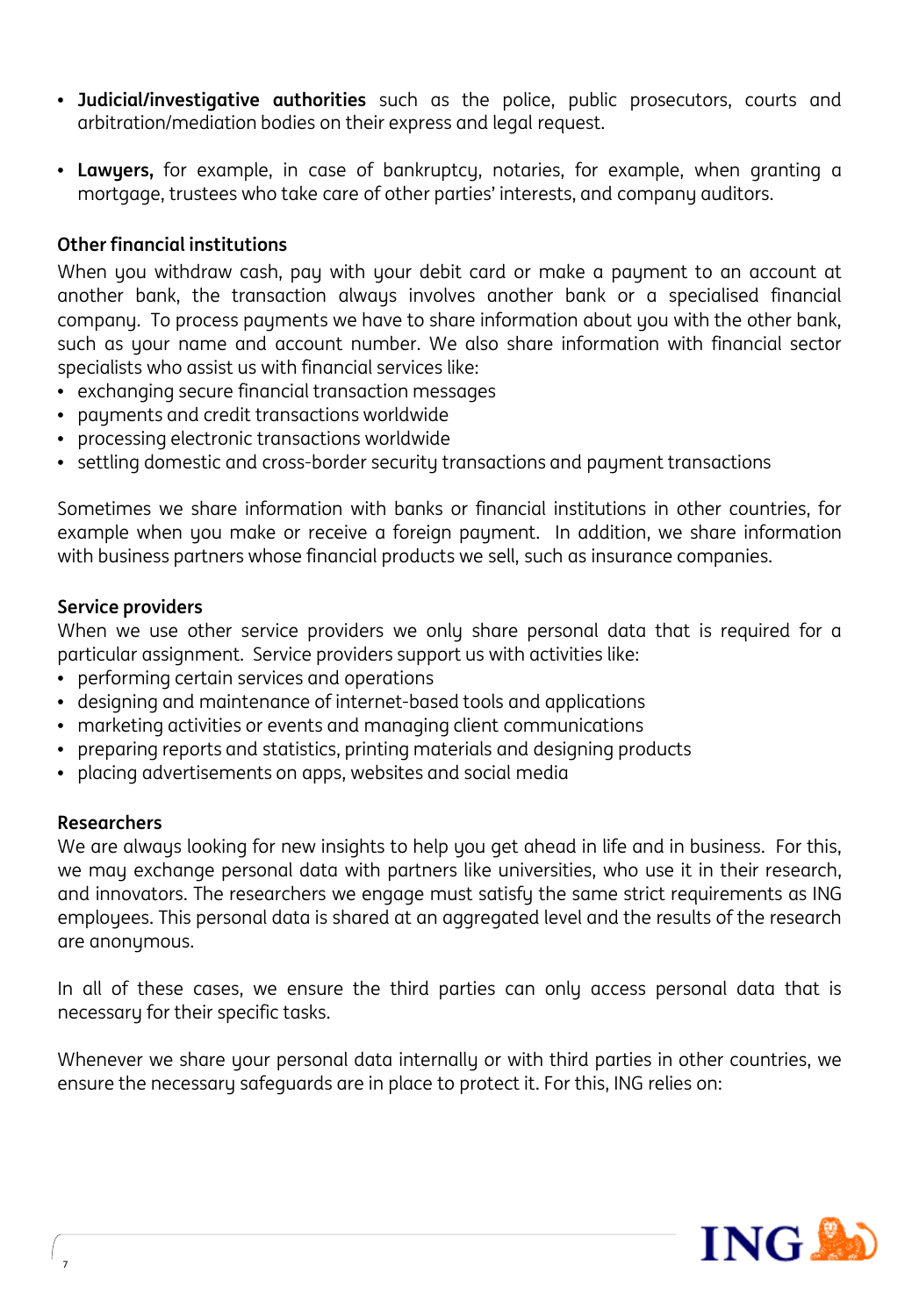- Binding Corporate Rules as defined in EC Regulation (EU) 2016/679. These are known as the ING Global Data [Protection](https://www.ing.com/web/file?uuid=cdf65d75-7e8a-488b-9c0b-4f5f29d719e2&owner=b03bc017-e0db-4b5d-abbf-003b12934429&contentid=35330) Policy (GDPP). The current version of the GDPP is currently going through the process of approval within the EU.
- EU Model [clauses](https://ec.europa.eu/info/law/law-topic/data-protection/data-transfers-outside-eu/model-contracts-transfer-personal-data-third-countries_en), which are standardised contractual clauses used in agreements with service providers to ensure personal data transferred outside of the European Economic Area complies with EU data protection law.
- [Privacy](https://ec.europa.eu/info/law/law-topic/data-protection/data-transfers-outside-eu/eu-us-privacy-shield_en) Shield framework that protects personal data transferred to the United States.

## **5. Your rights and how we respect them**

We respect your rights as a client to determine how your personal information is used. These rights include:

#### **Right to access information**

You have the right to ask us for an overview of your personal data that we process.

#### **Right to rectification**

If your personal data is incorrect, you have the right ask us to rectify it. If we shared data about you with a third party that is later corrected, we will also notify that party.

#### **Right to object to processing**

You can object to ING using your personal data for its own legitimate interests. You can do this online, at a branch or by telephone. We will consider your objection and whether processing your information has any undue impact on you that requires us to stop doing so.

You can also object to receiving personalised commercial messages from us. When you become an ING client, we may ask you whether you want to receive personalised offers. Should you later change your mind, you can choose to opt out of receiving these messages by using the **'unsubscribe' link** located at the bottom of each commercial email.

You cannot object to us processing your personal data if we are legally required to do so; if it is necessary to fulfil a contract with you; if there are security issues with your account, such as when your card is blocked; , even if you have opted out of receiving personalised commercial messages.

#### **Right to object to automated decisions**

We sometimes use systems to make automated decisions based on your personal information if this is necessary to fulfil a contract with you, or if you gave us consent to do so. You have the right to object to such automated decisions (for example the price we charge for a product or service) and ask for an actual person to make the decision instead.

#### **Right to restrict processing**

**8**

You have the right to ask us to restrict using your personal data if

- you believe the information is inaccurate
- we are processing the data unlawfully
- ING no longer needs the data, but you want us to keep it for use in a legal claim

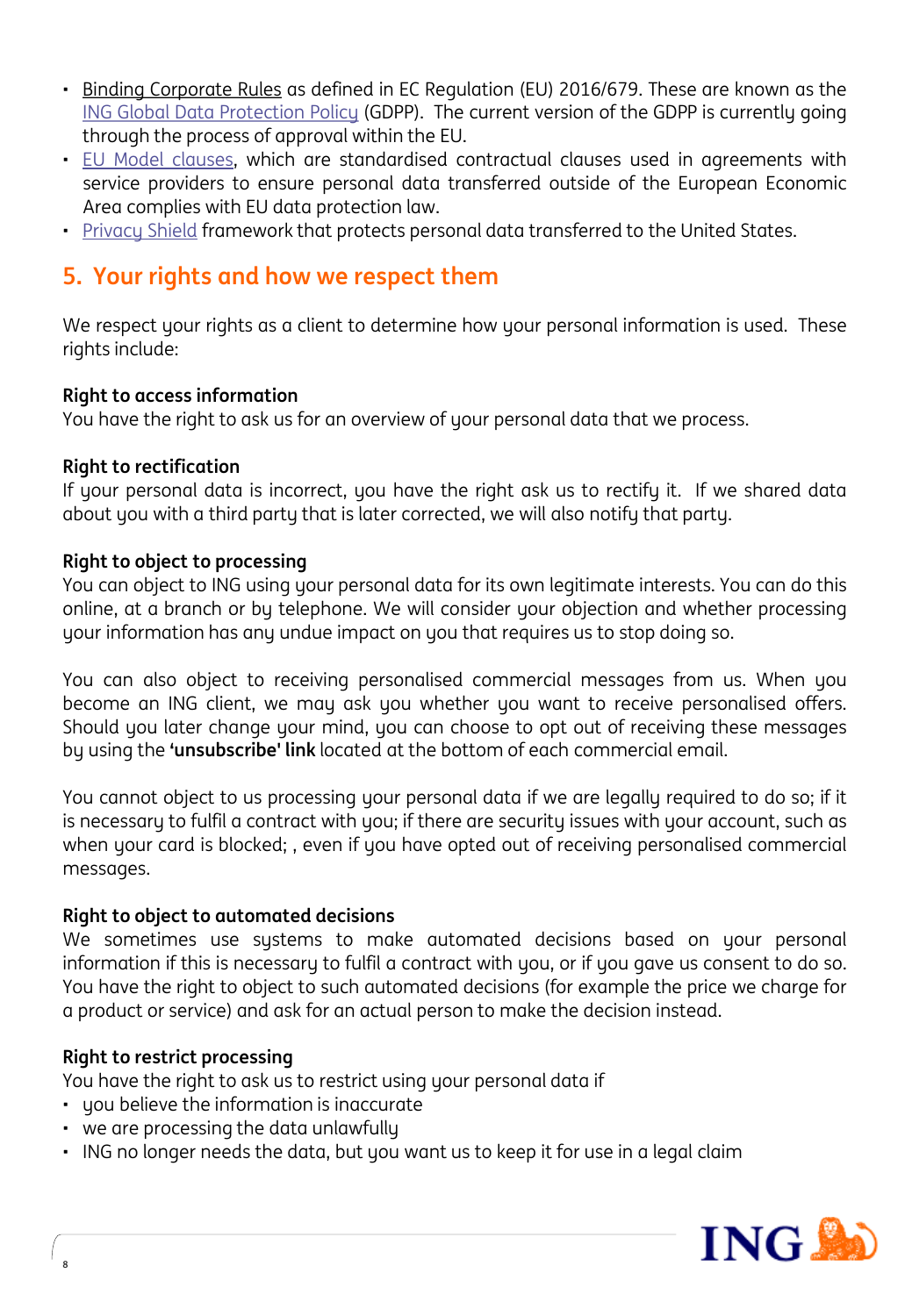you have objected to us processing your data for our own legitimate interests

#### **Right to data portability**

You have the right to ask us to transfer your personal data directly to you or to another company. This applies to personal data we process by automated means and with your consent or on the basis of a contract with you. Where technically feasible, we will transfer your personal data.

#### **Right to erasure**

You may ask us to erase your personal data if:

- we no longer need it for its original purpose
- you withdraw your consent for processing it
- you object to us processing your data for our own legitimate interests or for personalised commercial messages
- ING unlawfully processes your personal data, or
- a law of the European Union or a member state of the European Union requires ING to erase your personal data.

#### **Right to complain**

Should you not be satisfied with the way we have responded to your concerns you have the right to submit a complaint to us. If you are still unhappy with our reaction to your complaint, you can escalate it to the ING Bank Data Protection Officer. You can also contact the data protection authority in your country.

#### **Exercising your rights**

If you want to exercise your rights or submit a complaint, please contact us. The contact details for the relevant ING office are at the end of this Privacy Statement.

How you exercise your rights depends on your ING product and the availability of services in your country. It could be through our website, by visiting a branch or by telephone. We aim to respond to your request as quickly as possible. In some instances this could take up to one month (if legally allowed). Should we require more time to complete your request, we will let you know how much longer we need and provide reasons for the delay.

In certain cases, we may deny your request. If it's legally permitted, we will let you know in due course why we denied it.

## **6. Your duty to provide data**

There is certain information that we must know about you so that we can commence and execute our duties as a bank and fulfil our associated contractual duties. There is also information that we are legally obliged to collect. Without this data we may not be able to open an account for you or perform certain banking activities.

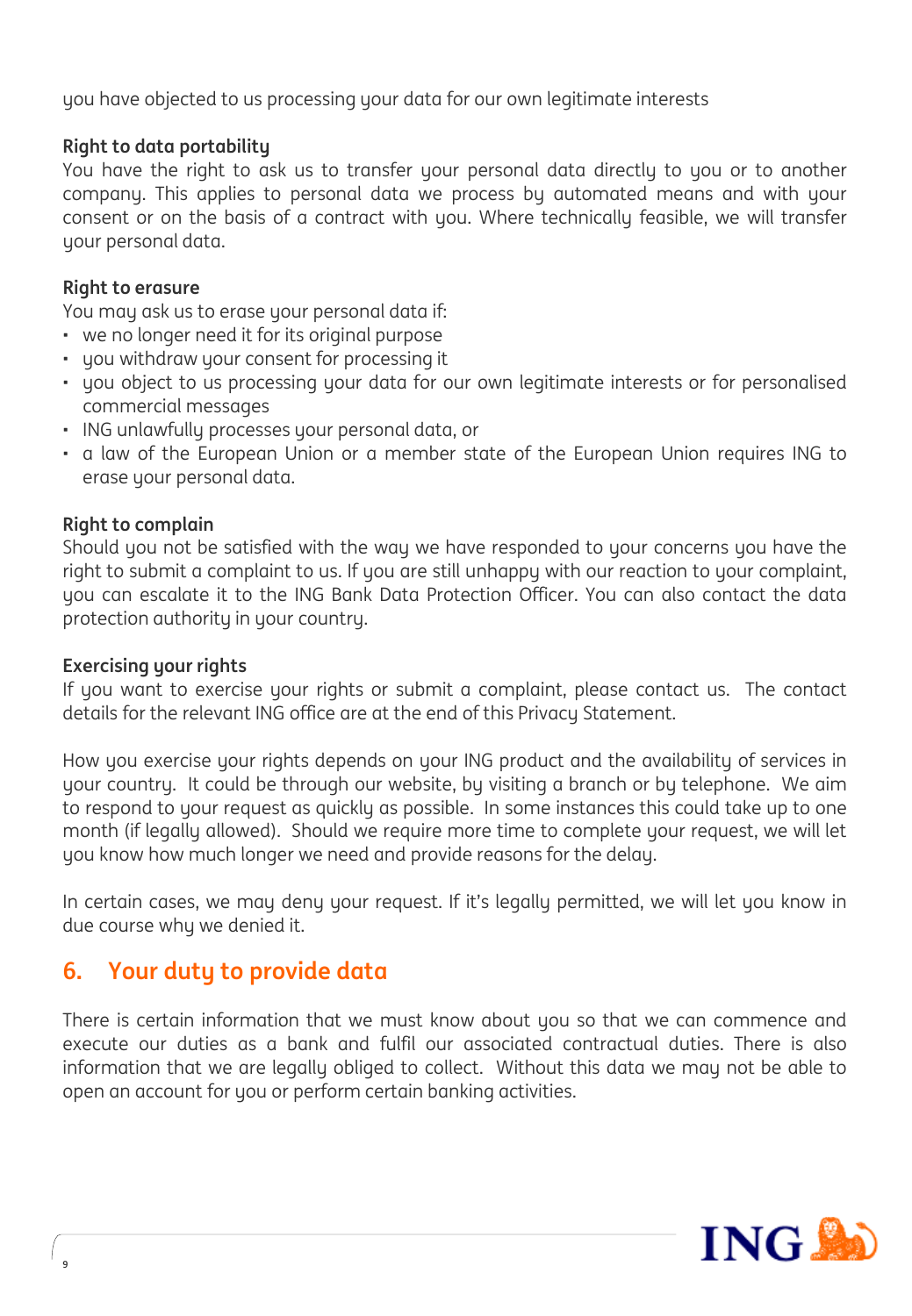# **7. How we protect your personal data**

We apply an internal framework of policies and minimum standards across all our business to keep your data safe. These policies and standards are periodically updated to keep them up to date with regulations and market developments. More specifically and in accordance with the law, we take appropriate technical and organisational measures (policies and procedures, IT security etc.) to ensure the confidentiality and integrity of your personal data and the way it's processed.

In addition, ING employees are subject to confidentiality and may not disclose your personal data unlawfully or unnecessarily.

# **8. What you can do to help us keep your data safe**

We do our utmost to protect your data, but there are certain things you can do too:

- Install anti-virus software, anti-spyware software and a firewall. Keep them updated
- Do not leave equipment and tokens (e.g. bank card) unattended
- Report the loss of a bank card to ING and cancel the lost card immediately
- Log off from online banking when you are not using it
- Keep your passwords strictly confidential and use strong passwords, i.e. avoid obvious combinations of letters and figures
- Be alert online and learn how to spot unusual activity, such as a new website address or phishing emails requesting personal information.

## **9. How long we keep your personal data**

We are only allowed to keep your personal data for as long as it's still necessary for the purpose we initially required it. After this we look for feasible solutions, like archiving it.

## **10. Contact us**

If you want to know more about ING's data policies and how we use your personal data, you can send us an email or call us. Contact information and details of the relevant data protection authority can be found at the end of this Privacy Statement.

## **11. Scope of this Privacy Statement**

This is the Privacy Statement of ING Bank N.V. and its group companies (**"ING"**). It applies to all entities and branches of ING to the extent that they process personal data.

We may amend this Privacy Statement to remain compliant with any changes in law and/or to reflect how our business processes personal data. This version was created on 1 May 2018. The most recent version is available at ING.com, as well as on the local ING websites in each country where we operate.